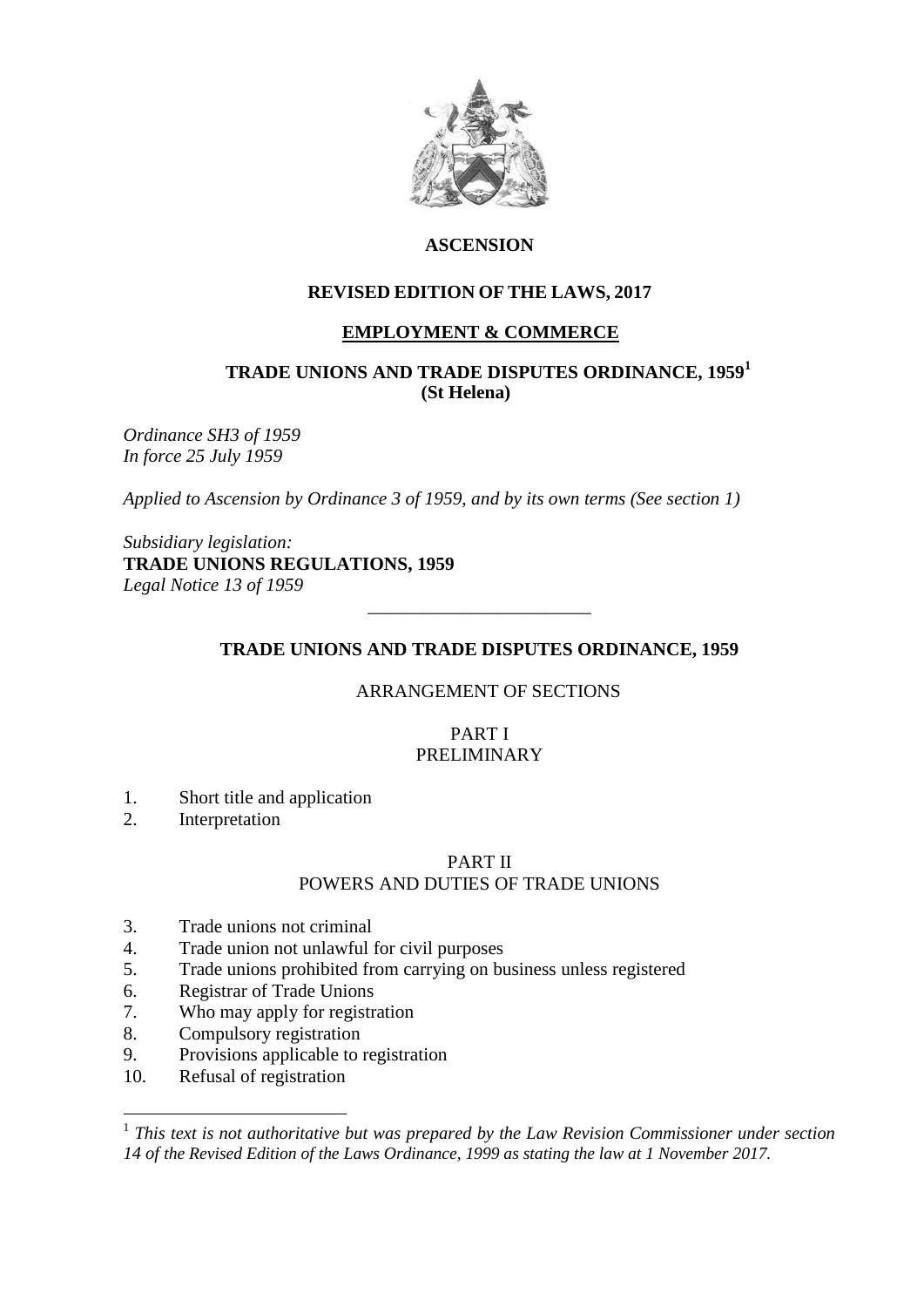- 11. Cancellation of registration
- 12. Age of members and officers of trade unions
- 13. Officers of trade unions
- 14. Application of funds
- 15. Prohibition of payment of fines and penalties
- 16. Use of funds for political purposes
- 17. Officers of trade union to account
- 18. Audited accounts to be sent to Registrar
- 19. Inspection of accounts, etc
- 20. Rules of registered trade unions
- 21. Alteration of rules of trade unions
- 22. Extraordinary contributions
- 23. Regulations

# PART III

## TRADE DISPUTES

- 24. Immunity of trade unions from actions of tort
- 25. Conspiracy in relation to trade disputes
- 26. Liability for interfering with another's business
- 27. Intimidation and annoyance
- 28. Peaceful picketing

Schedule: Rules of registered trade unions

AN ORDINANCE to regulate trade unions and trade disputes.

# **PART I PRELIMINARY**

### **Short title and application**

**1.** This Ordinance may be cited as the Trade Unions and Trade Disputes Ordinance, 1959, and applies only to St Helena and Ascension.

### **Interpretation**

**2. (1)** In this Ordinance—

**"registered"** means registered under this Ordinance;

**"Registrar"** means the Registrar of Trade Unions appointed under section 6;

- **"trade dispute"** means any dispute between employers and workmen or between workmen and workmen which is connected with the employment or non-employment or the terms of employment or the conditions of labour of any person;
- **"trade union"** means any combination, whether temporary or permanent, the principal purposes of which are under its constitution the regulation of the relations between workmen and masters or between workmen and workmen or between masters and masters, whether such combination would or would not if this Ordinance had not been enacted have been deemed to be an unlawful combination by reason that some one or more of its purposes was in restraint of trade.
	- **(2)** Nothing in this Ordinance affects—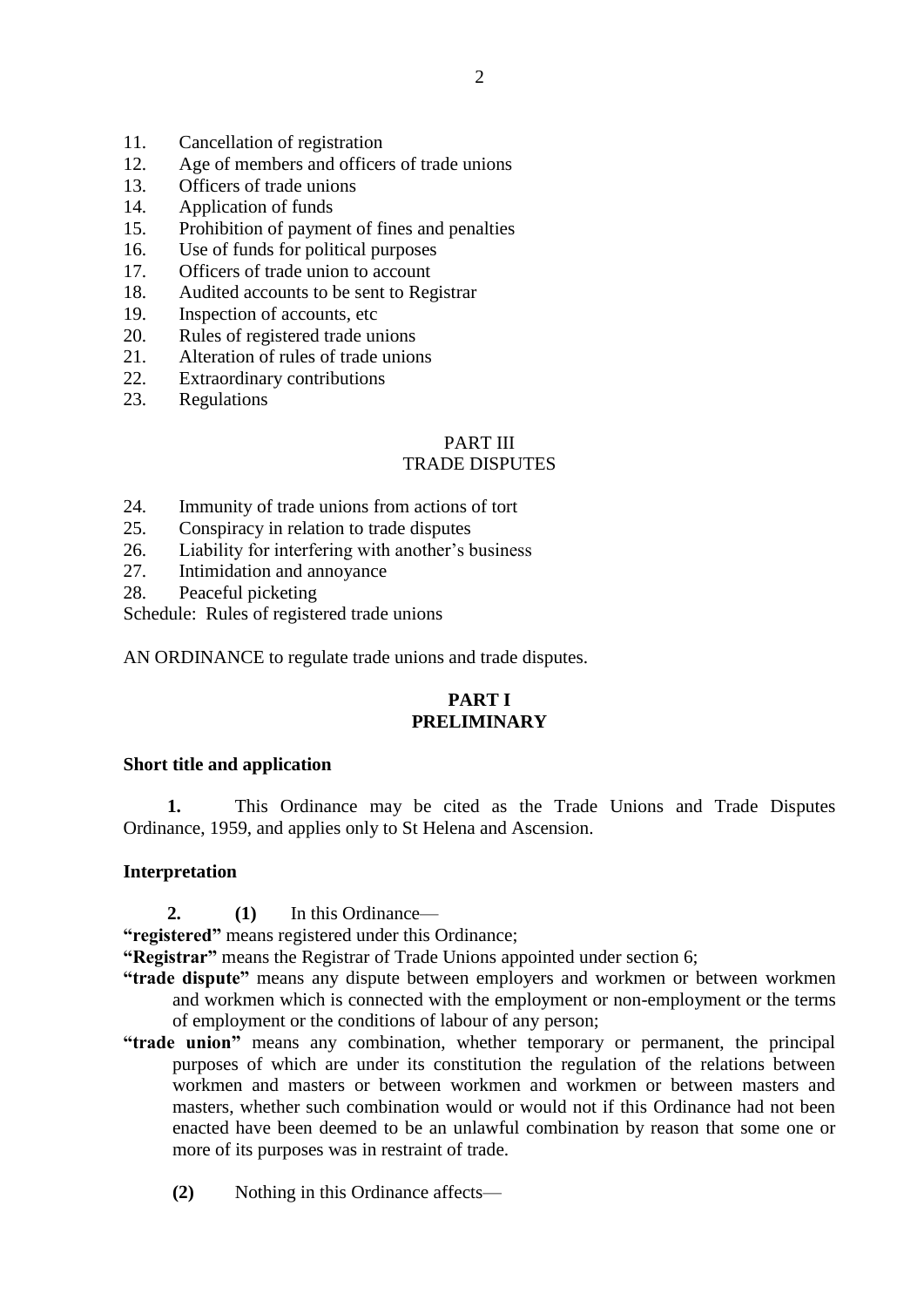- *(a)* any agreement between parties as to their own business;
- *(b)* any agreement between an employer and a person or persons employed by the employer to such employment;
- *(c)* any agreement in consideration of the sale of the goodwill of a business or of instruction in any profession trade or handicraft.

## **PART II POWERS AND DUTIES OF TRADE UNIONS**

### **Trade unions not criminal**

**3.** The purposes of a trade union are not by reason merely that they are in restraint of trade deemed to be unlawful so as to render any member of the trade union liable to criminal prosecution for conspiracy or otherwise.

## **Trade union not unlawful for civil purposes**

**4.** The purposes of a trade union are not by reason merely that they are in restraint of trade deemed to be unlawful so as to render voidable any agreement or trust.

## **Trade unions prohibited from carrying on business unless registered**

**5. (1)** No trade union or any member of it may perform any act in furtherance of the purposes for which it has been formed unless the trade union has first been registered.

**(2)** Every trade union which contravenes subsection (1), and every officer of it, commits an offence. Penalty: A fine of £25.

 **(3)** Every member of a trade union who contravenes subsection (1) commits an offence. Penalty: A fine of £25

### **Registrar of Trade Unions**

**6.** The Governor may appoint any person the Governor thinks fit to be Registrar of Trade Unions and if no such appointment be made the Chief Secretary is to be Registrar.

# **Who may apply for registration**

**7. (1)** Any 7 or more members of a trade union who have been duly authorised by the trade union for the purpose may by subscribing their names to the rules of the trade union and otherwise complying with the provisions of this Ordinance with respect to registration apply to the Registrar for registration of the trade union under this Ordinance:

**(2)** If any one or more of the purposes of the trade union is unlawful, registration under subsection (1) is void.

# **Compulsory registration**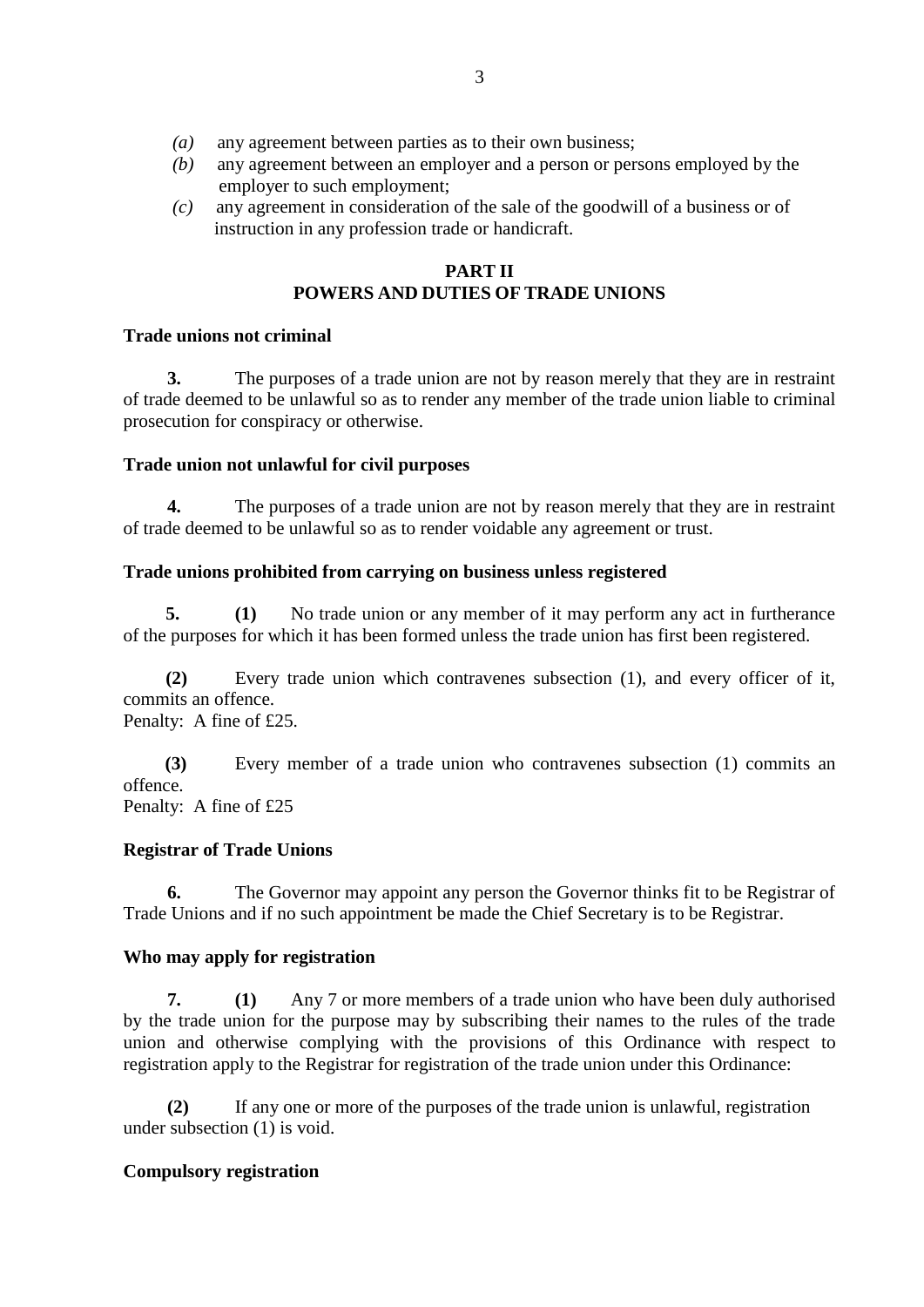**8. (1)** Every trade union must either be registered in accordance with this Ordinance or be dissolved within 3 months of —

- *(a)* its formation; or
- *(b)* any notification by the Registrar that registration of the trade union has been refused under section 10,

whichever is the later.

**(2)** Every trade union which is not registered or dissolved within the period prescribed in subsection (1) and every officer of it commits an offence.

Penalty: A fine of £5 for every day that the trade union remains unregistered after the expiration of the prescribed period.

### **Provisions applicable to registration**

**9.** With respect to the registration under this Ordinance of a trade union the following provisions apply—

- *(a)* an application to register the trade union must be sent to the Registrar with a copy of the rules and a list of the names and offices of the officers of the trade union;
- *(b)* the Registrar upon being satisfied that the trade union has complied with this Ordinance and of any regulations made under it respecting registration must, subject to section 10, register the trade union;
- *(c)* a trade union must not be registered under a name identical with that by which any existing trade union has been registered or so nearly resembling such name as to be likely to deceive;
- *(d)* the Registrar upon registering a trade union must issue a certificate of registration.

### **Refusal of registration**

**10. (1)** If, when an application is made for the registration of a trade union the Registrar is satisfied that—

- *(a)* the applicants have not been duly authorised to apply for registration;
- *(b)* the purposes of the trade union are unlawful;
- *(c)* the trade union is an organisation primarily covering more than one trade or industry and its constitution does not suitably provide for the protection and promotion of the respective industrial interests of all members of the trade union; or
- *(d)* the application is not in conformity with the provisions of this Ordinance and of any regulations made under it,

the Registrar may refuse registration.

**(2)** If the Registrar refuses to register a trade union he or she must immediately inform the applicants in writing of the grounds of the refusal.

**(3)** An appeal lie to the Supreme Court from a refusal of the Registrar to register a trade union. On such an appeal -

- *(a)* the Supreme Court may make any order it thinks proper including any directions as to the costs of the appeal; and
- *(b)* any such order of the Supreme Court is final.
- **(4)** The Chief Justice may make rules governing appeals under subsection (3),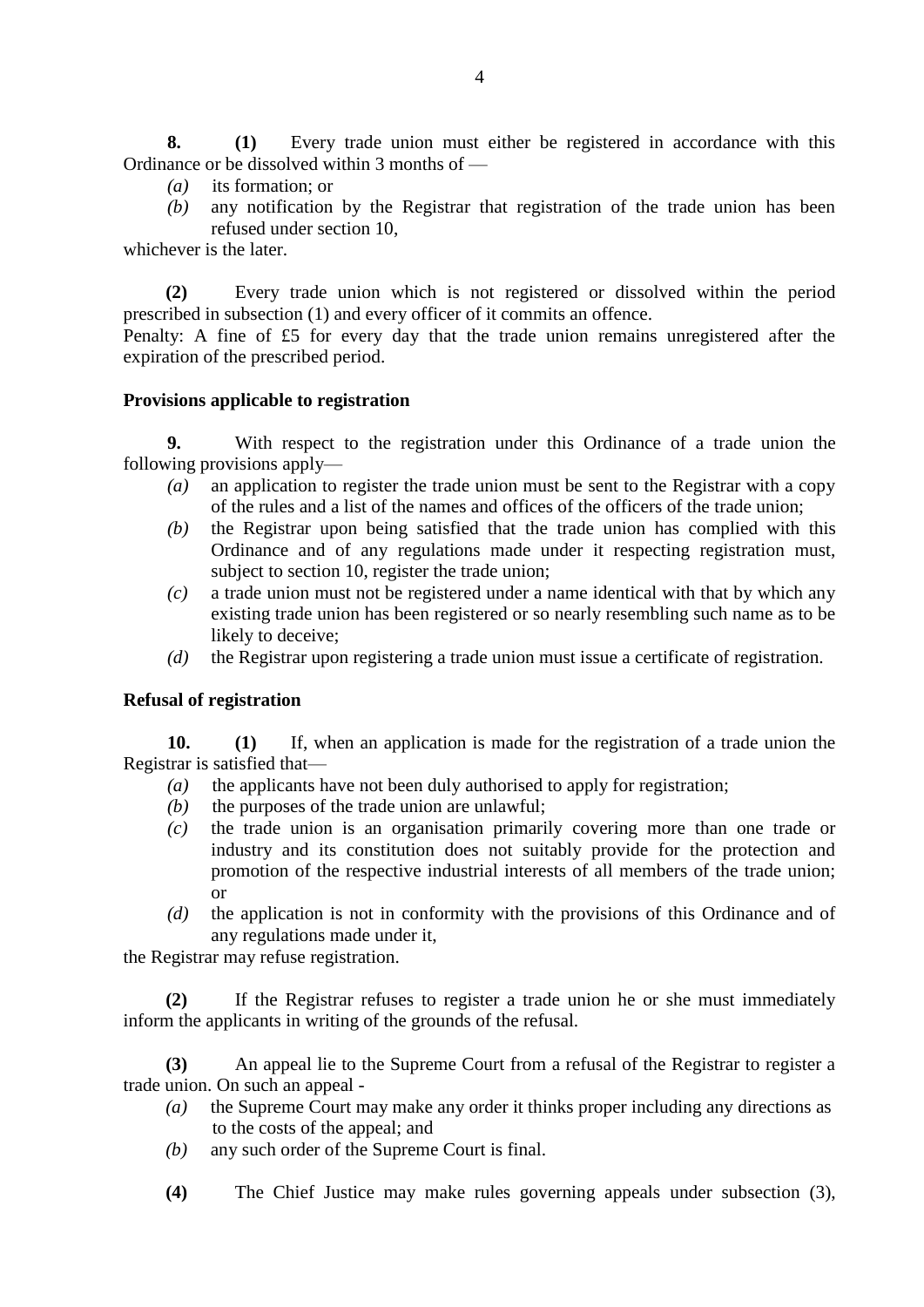providing for the method of giving evidence and prescribing the time within which such appeals are to be brought, the fees to be paid, the procedure to be followed and the manner of notifying the Registrar of the appeal.

**(5)** The Registrar is entitled to be heard on any appeal.

### **Cancellation of registration**

- **11. (1)** The Registrar may cancel the registration of a trade union—
- *(a)* at the request of the trade union, to be evidenced in a manner the Registrar directs;
- *(b)* on proof to the satisfaction of the Registrar that a certificate of registration has been obtained by fraud or mistake, or that the trade union has wilfully and after notice from the Registrar contravened any provision of this Ordinance;
- *(c)* on proof to the satisfaction of the Registrar that the trade union has ceased to exist.

**(1A)** Registration of a trade union must not be cancelled under subsection (1)(b) unless not less than 60 days' notice stating the grounds of the proposed cancellation has been be given by the Registrar to the trade union before the cancellation is effected;

**(2)** An appeal from a decision of the Registrar under subsection (1) lies to the Supreme Court, subject to the same conditions as are provided in section 10 for an appeal against the refusal of the Registrar to register a trade union, and the Chief Justice may make rules providing for those matters for which rules may be made in respect of such an appeal.

**(3)** The decision of the Supreme Court on an appeal under subsection (2) is final.

#### **Age of members and officers of trade unions**

- **12.** In relation to a registered trade union -
- *(a)* a person under the age of 15 may not be a member;
- *(b)* a person under the age of 18 is not entitled to vote at a meeting; and
- *(c)* a person under the age of 21 must not be an officer.

#### **Officers of trade unions**

**13.** Not less than 2/3 of the officers of every registered trade union must be persons engaged or employed in an industry or occupation with which the trade union is connected.

#### **Application of funds**

**14.** The funds of a registered trade union must be expended only in accordance with its rules and this Ordinance, and must not be expended except for the following objects—

- *(a)* the payment of salaries, allowances and expenses to officers of the trade union;
- *(b)* the payment of the expenses of administration of the trade union including audit of its accounts;
- *(c)* the prosecution or defence of any legal proceeding to which the trade union or any member of it is a party if such prosecution or defence is undertaken for the purpose of securing or protecting any rights of the trade union or any rights arising out of the relation of the member with his or her employer or with a person whom the member employs;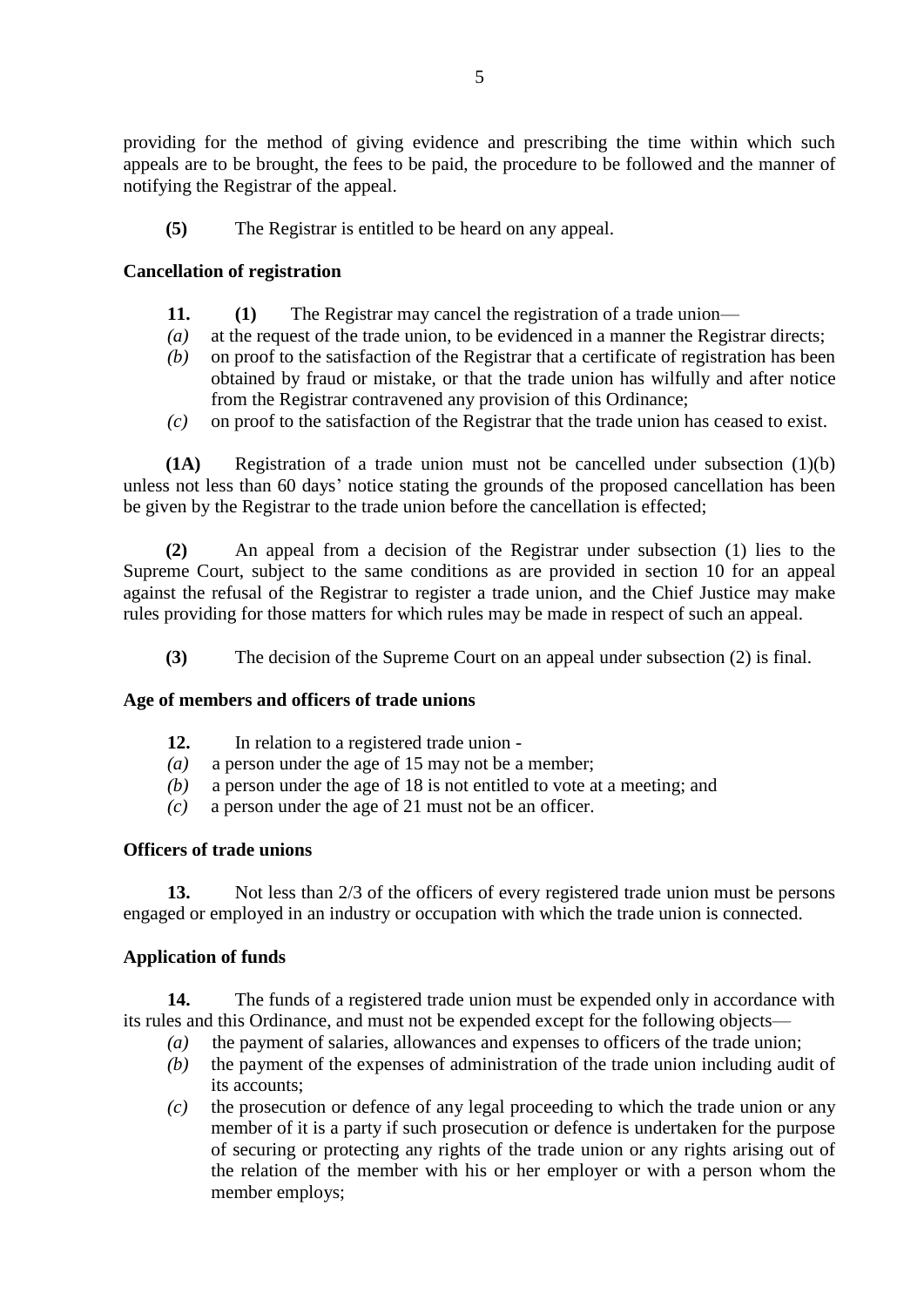- *(d)* the conduct of trade disputes on behalf of the trade union or any member of it;
- *(e)* the compensation of members of the trade union for loss arising out of trade disputes;
- *(f)* the payment of allowances to members of the trade union or their dependants on account of the death, old age or sickness of or accidents to such members.

### **Prohibition of payment of fines and penalties**

**15.** The funds of a registered trade union must not be applied directly or indirectly in payment of the whole or a part of any fine for a criminal offence imposed upon any person by sentence or order of a court.

## **Use of funds for political purposes**

**16.** The funds of a registered trade union must not be applied directly or indirectly in payment of contributions to any political party or for any political purpose.

## **Officers of trade union to account**

**17. (1)** Every person who is a treasurer of a registered trade union or other officer is responsible for the accounts of a trade union or for the collection, disbursement, custody or control of its funds or money must, upon resigning or vacating office and at least once a year at a time specified in the rules of the trade union and at any other time when required so to do by a resolution of the members of the trade union or by its rules, render to the trade union a just and true account of -

- *(a)* all money the person has received and paid since assuming office, or if it has been previously done, since the last date on which it was done;
- *(b)* the balance remaining in the person's hands at the time of rendering the account; and
- *(c)* all bonds securities and other property of the trade union in the person's custody or control.

**(2)** The account rendered under subsection (1) must be audited by some fit and proper person approved by the Registrar within 3 months of the date upon which it was rendered to the trade union.

**(3)** When such account has been audited the person mentioned in subsection (1) must if required by the trade union to do so immediately hand over to the trade union the balance which appears to be due from the person together with all bonds securities and other property of the trade union in the person's custody or control.

### **Audited accounts to be sent to Registrar**

**18. (1)** A registered trade union must send to the Registrar any account audited in accordance with section 17 within one month of the completion of the audit.

**(2)** Every trade union which fails to comply with subsection (1), and every officer of it, commits an offence. Penalty: A fine of £25.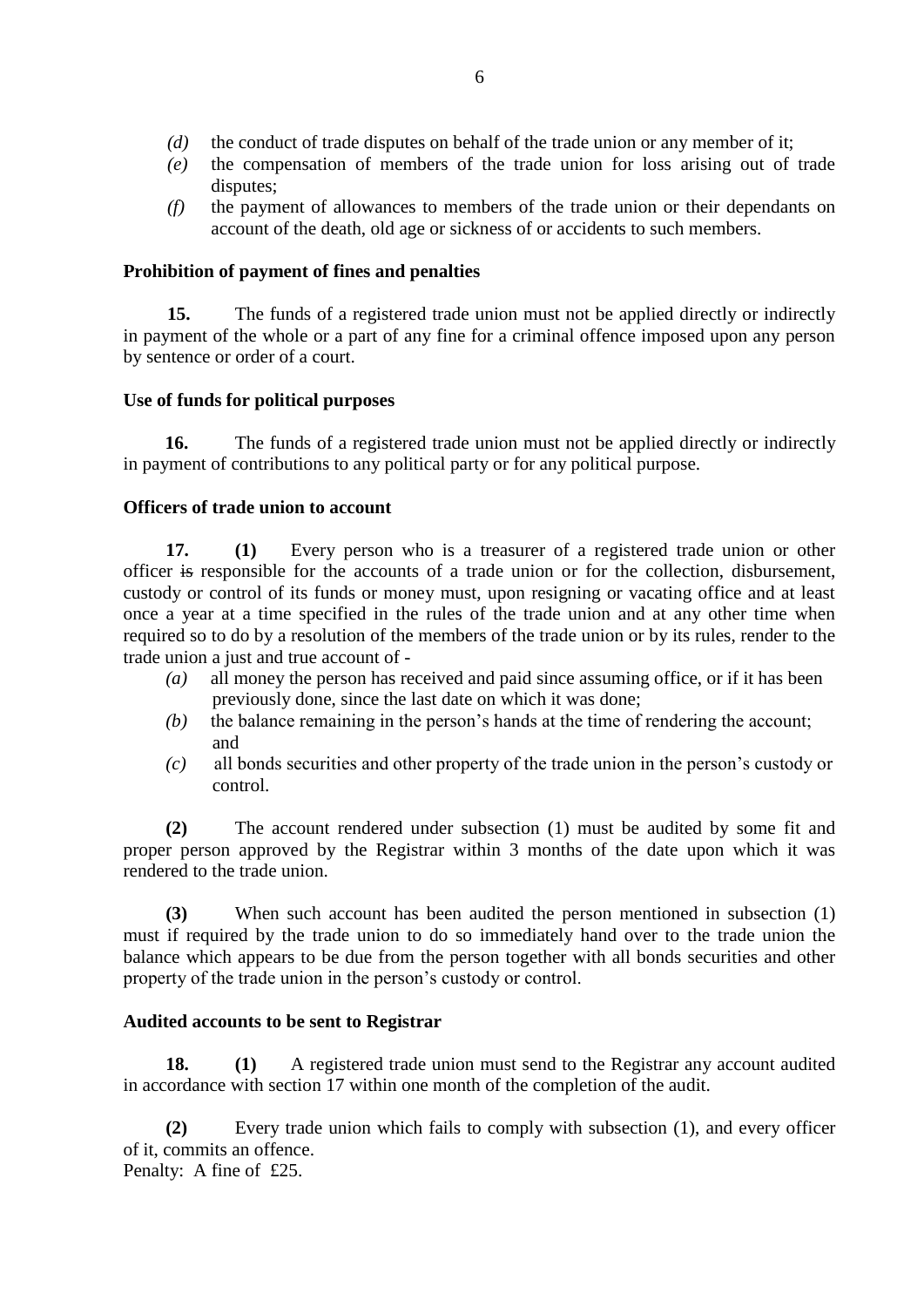### **Inspection of accounts, etc**

**19.** The account books of a registered trade union and a list of the members of it must be open to inspection -

- *(a)* by any officer or member of the trade union at a time prescribed in the rules of the trade union; and
- *(b)* by the Registrar at any reasonable time.

# **Rules of registered trade unions**

**20.** With respect to the rules of a registered trade union the following provisions have effect—

- *(a)* the rules must contain provisions in respect of the several matters prescribed in the Schedule;
- *(b)* a copy of the rules must be delivered by the trade union to every member of the trade union on payment of a sum not exceeding 5p.

# **Alteration of rules of trade unions**

**21. (1)** Every alteration of the rules of a registered trade union must be registered with the Registrar and takes effect on the date of their registration or any later date prescribed in the rules.

**(2)** The rules of a registered trade union must not be altered so that they cease to contain provisions in respect of the several matters prescribed in the Schedule.

# **Extraordinary contributions**

**22. (1) A** member of a trade union must not be demanded by or on behalf of the trade union to pay any extraordinary contribution, being a contribution for which no provision is made in the rules of the trade union, until the extraordinary contribution has been notified to the Registrar. If the Registrar is not satisfied that such contribution has been duly sanctioned by the trade union and that it is for one or more of the purposes for which the funds of the trade union are applicable in accordance with the rules of the trade union, the Registrar may require that -

- *(a)* the extraordinary contribution immediately cease to be demanded; and
- *(b)* any payment in respect of such extraordinary contribution be refunded.

**(2)** A person who fails to comply with subsection (1) or with a requirement of the Registrar under that subsection commits an offence. Penalty: A fine of £25.

# **Regulations**

**23.** The Governor in Council may make regulations with respect to registration under this Ordinance and in particular, but without limiting that power, with respect to—

- *(a)* the seal to be used by the Registrar for the purpose of registration under this Ordinance;
- *(b)* the forms to be used for such registration;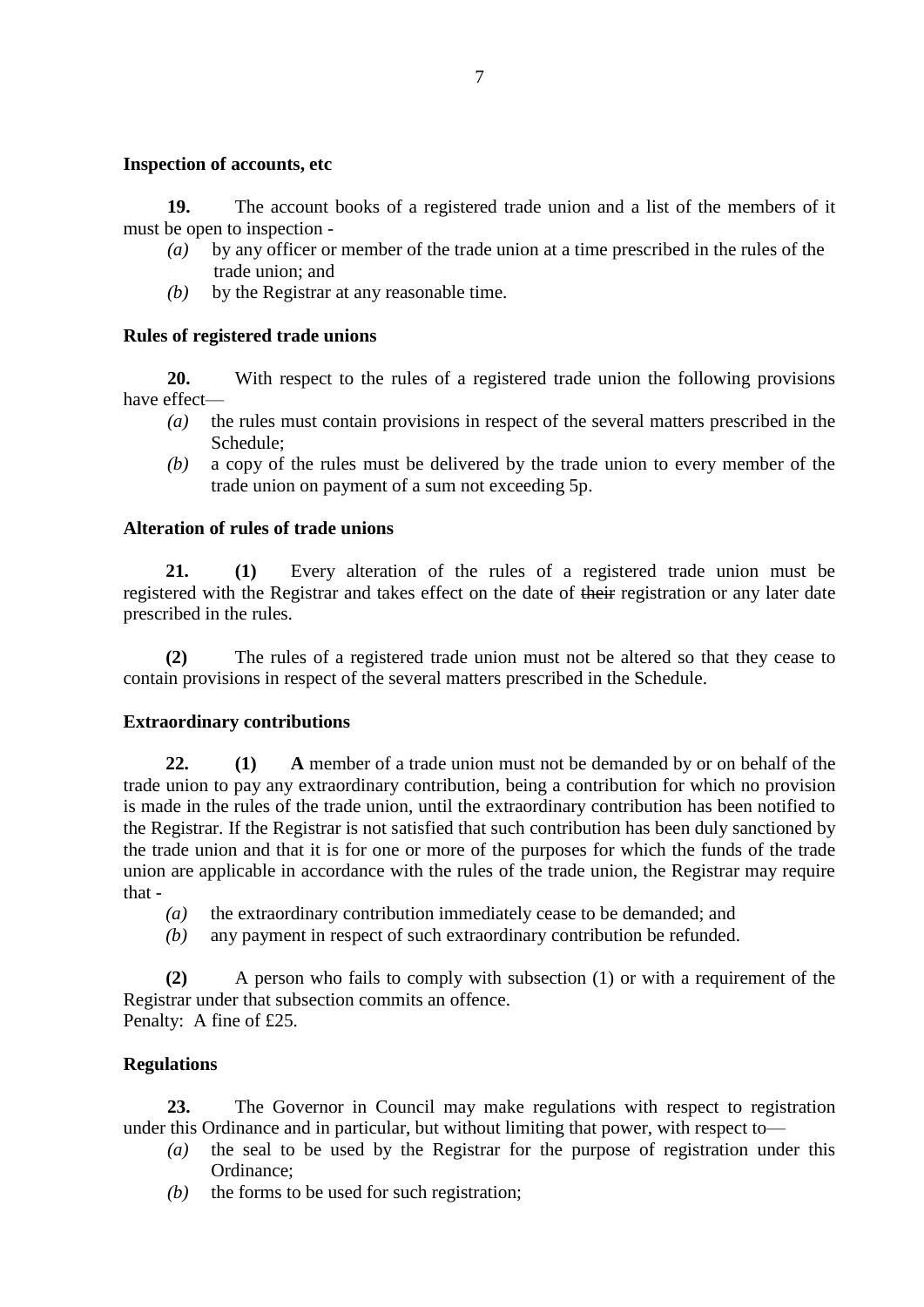- *(c)* the inspection of registers and documents kept by the Registrar and the making of copies of any entries in them;
- *(d)* the fees to be charged for registration and inspection and any other service or matter prescribed or permitted by this Ordinance; and
- *(e)* generally for carrying this Part into effect.

#### **PART III TRADE DISPUTES**

#### **Immunity of trade unions from actions of tort**

**24. (1)** An action against a trade union whether of workmen or masters or against any members or officials of a trade union on behalf of themselves and all other members of the trade union in respect of any tortious act alleged to have been committed by or on behalf of the trade union may not be entertained by any court.

**(2)** This section does not affect the liability of a trade union or any official of it to be sued in any Court touching or concerning the property or rights of the trade union except in respect of any tortious act committed by or on behalf of the trade union in contemplation or furtherance of a trade dispute.

#### **Conspiracy in relation to trade disputes**

**25. (1)** An agreement or combination of 2 or more persons to do or procure to be done any act in contemplation or furtherance of a trade dispute is not triable as a conspiracy if the act if committed by one person is not punishable as a crime.

**(2)** An act done in pursuance of an agreement or combination by 2 or more persons in contemplation or furtherance of a trade dispute is not actionable if the act if done without such agreement or combination is not actionable.

**(3)** This section does not exempt from punishment any person guilty of a conspiracy for which a punishment is prescribed by law.

**(4)** This section does not affect the law relating to riot, unlawful assembly, breach of the peace or sedition or any offence against the State or the Sovereign.

**(5) F**or the purposes of this section **"crime"** means an offence for the commission of which the offender is liable to be imprisoned either absolutely or at the discretion of the court as an alternative to some other punishment.

**(6)** If a person is convicted of an agreement or combination as mentioned in subsection (1) to do or procure to be done an act which constitutes a crime and the person is sentenced to imprisonment, the imprisonment must not exceed 3 months or any longer time prescribed by law for the punishment of that act when committed by one person.

### **Liability for interfering with another's business**

**26.** An act done by a person in contemplation or furtherance of a trade dispute is not actionable on the ground only that it induces some other person to break a contract of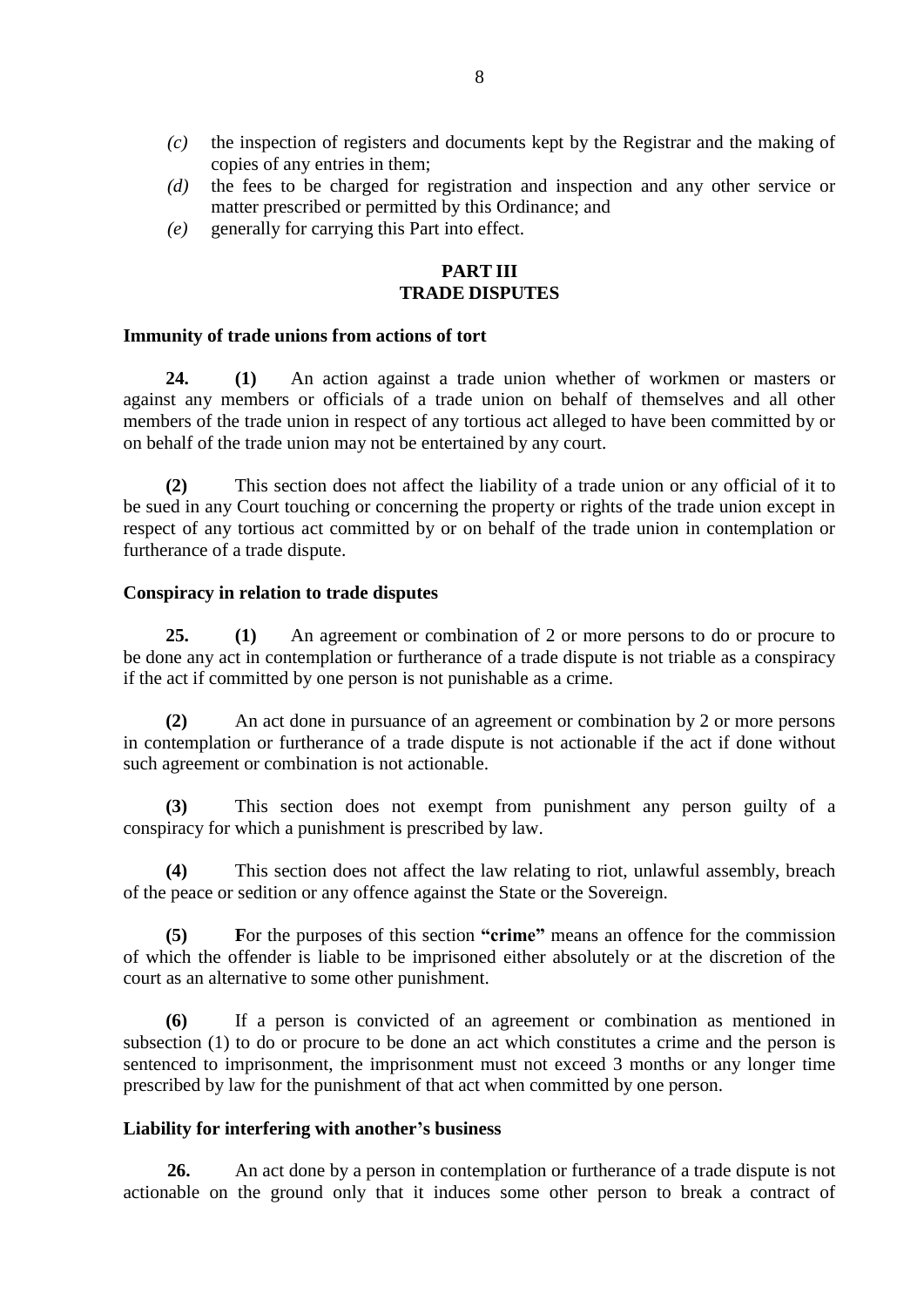employment or that it is an interference with the trade or business or employment of some other person or with the right of some other person to dispose of the person's property or labour as the person wills.

#### **Intimidation and annoyance**

**27.** It is an offence for a person, with a view to compel any other person to do or to abstain from doing any act which that other person has a legal right to do or to abstain from doing, wrongfully and without legal authority to—

- *(a)* use violence to or intimidate that other person or that person's spouse or parent or child or injure that person's property;
- *(b)* persistently follow that other person about from place to place;
- *(c)* hide any tools, clothes or property owned or used by that other person or deprive that person of, or hinder that person in, the use of them;
- *(d)* watch or beset the house or other place where that person resides or works or carries on business or happens to be, or the approach to such house or place; or
- *(e)* follow that person with 2 or more other persons in a disorderly manner in or through any street or road.

Penalty: A fine of £20 or imprisonment for 3 months, or both.

### **Peaceful picketing**

**28.** It is lawful for one or more persons acting on their own behalf or on behalf of a trade union or of an employer or firm in contemplation or furtherance of a trade dispute to attend at or near a house or place where a person resides or works or carries on business or happens to be if they so attend for the purpose only of peacefully obtaining or communicating information or of peacefully persuading any person to work or to abstain from working.

### **SCHEDULE**

 $\overline{\phantom{a}}$ 

(Section 20)

### **RULES OF REGISTERED TRADE UNIONS**

**1.** The name of the trade union.

**2.** The whole of the objects for which the trade union is to be established, the rates of contribution by members, the purposes for which the funds of the trade union are to be applicable, the conditions under which any member becomes entitled to any benefit and the fines and forfeitures to be imposed on any member.

**3.** The manner of making, altering, amending and rescinding rules.

**4.** The appointment and removal of a general committee of management, of a treasurer and of other officers.

**5.** The keeping of full and accurate accounts by the treasurer and the rendering of an account to the trade union not later than a certain day in each year.

**6.** The investment of the funds or their deposit in a bank and the periodical audit of the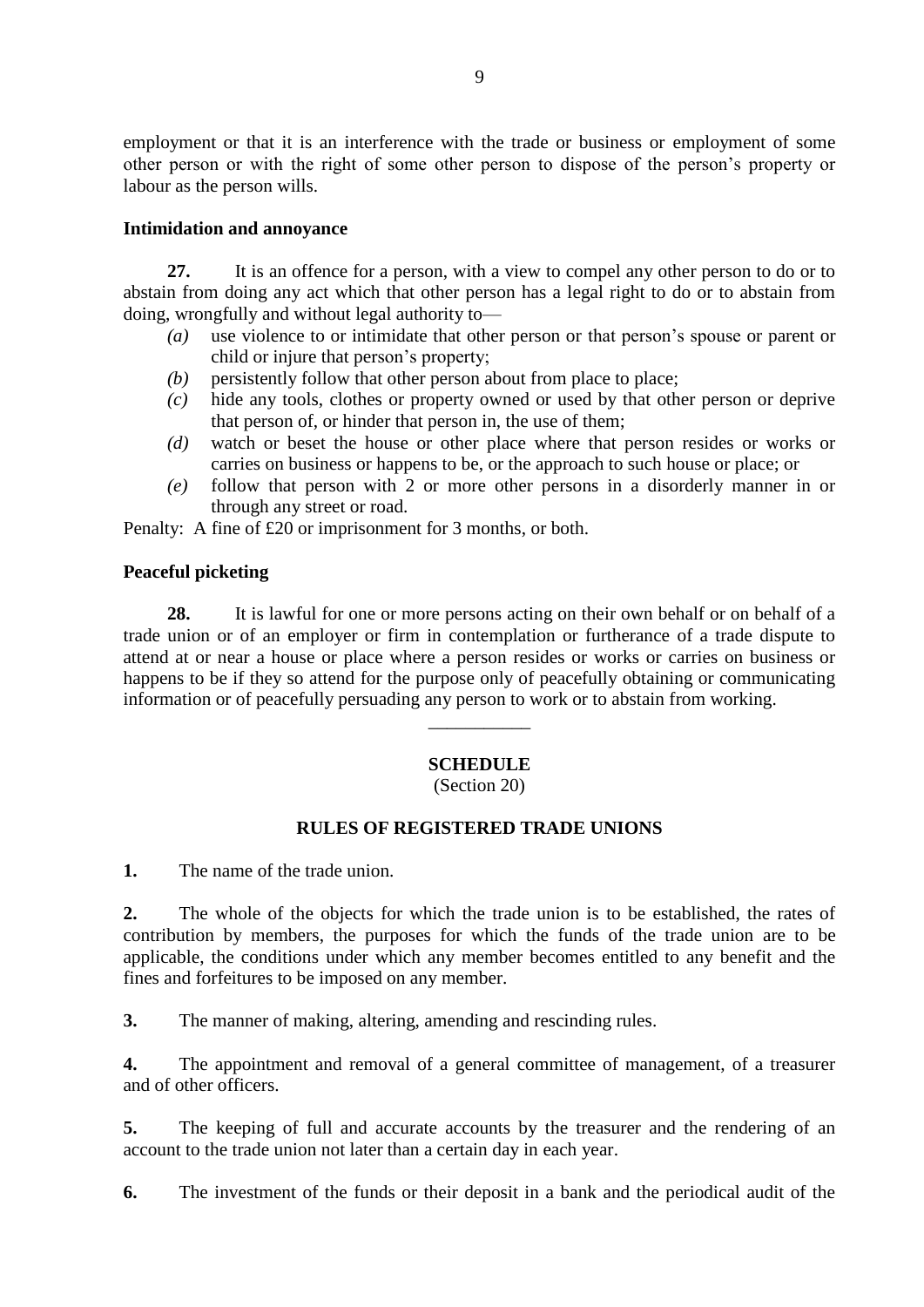accounts.

**7.** The inspection of the books and of the names of members by every person having an interest in the funds.

**8.** The manner of dissolving the trade union and the disposal of the funds available at the time of dissolution.

**9.** The taking by secret ballot of all decisions in respect of the election of officers, amendment of the rules, strikes, dissolution and any other matter affecting the members generally.

\_\_\_\_\_\_\_\_\_\_\_\_

## **TRADE UNIONS AND TRADE DISPUTES ORDINANCE, 1959**

#### **TRADE UNIONS REGULATIONS, 1959** (Section 23)

- 1. Citation
- 2. Definition
- 3. Application
- 4. Registration
- 5. Statement of trade, etc.
- 6. Certificate
- 7. Amendment
- 8. Refund of contribution
- 9. Fees
- First Schedule: Forms

Second Schedule: Fees

### **Citation**

**1.** These Regulations may be cited as the Trade Unions Regulations, 1959.

### **Definition**

**2.** In these Regulations **"Form"** means one of the forms set out in the First Schedule.

### **Application**

**3.** An application for registration of a trade union must be in Form A.

### **Registration**

**4.** A certificate of registration of a trade union must be in Form B.

### **Statement of trade, etc.**

**5.** For the purpose of enabling the Registrar to be satisfied that section 13 of the Ordinance has been complied with, an application for registration of a trade union must have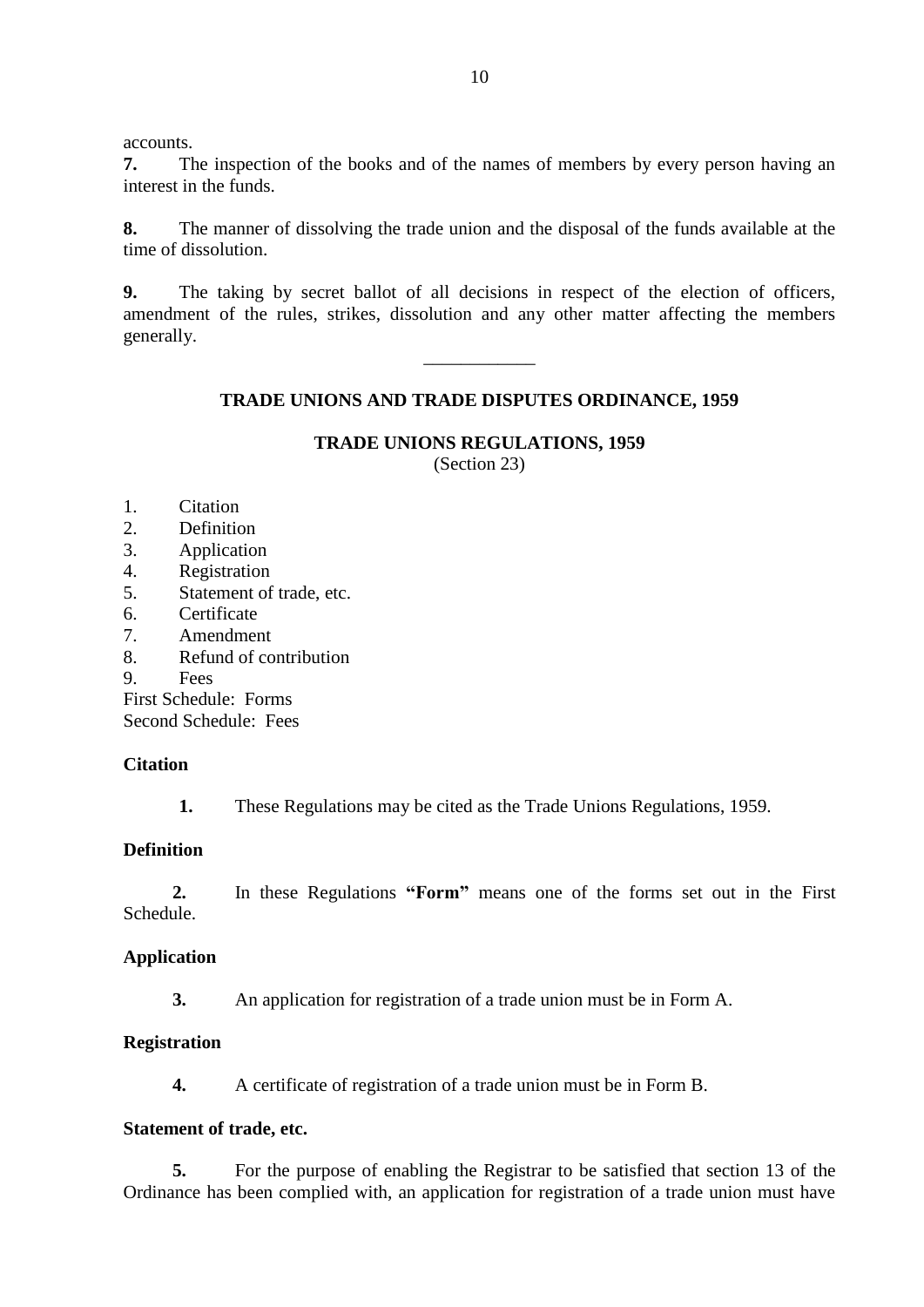annexed to it, in addition to the particulars prescribed in section 9 of the Ordinance, a statement of the trade, profession or occupation of every officer of the trade union.

### **Certificate**

**6.** Within 14 days of the receipt of an application for registration the Registrar must either register the trade union and issue a certificate of registration, or return the application for any amendment the Registrar requires so that it will comply with the Ordinance and these Regulations.

## **Amendment**

**7.** (1) If the application is returned for amendment as provided by regulation 5, the Registrar must fix a day by which the amended application is to be returned, and the period between the date of the original application and the 15th day after the day so fixed is to be excluded from the period of 3 months prescribed in section 8 of the Ordinance.

**(2)** Within 14 days of the receipt of an application purporting to be so amended, the Registrar must either register the trade union and issue a certificate of registration or refuse to register the trade union.

### **Refund of contribution**

**8.** A requirement by the Registrar pursuant to section 22(1) of the Ordinance, that an extraordinary contribution must cease to be demanded by or on behalf of a trade union and that payments in respect of such a contribution must be refunded, must be notified to the trade union within 14 days of the receipt by the Registrar of the notification of such a contribution.

### **Fees**

**9.** The fees prescribed in the Second Schedule are payable in respect of the several matters there listed.

# **FIRST SCHEDULE**

(Regulation 2)

#### FORM A (Regulation 3)

# APPLICATION FOR THE REGISTRATION OF A TRADE UNION

1. This application is made by the 7 persons whose names are subscribed at the foot of it.

2. The name under which it is proposed that the trade union on behalf of which this application is made should be registered is ..............................................., as set out in Rule No.

To the best of our belief there is no other existing trade union, whether registered or not registered, the name of which is identical with the proposed name or so nearly resembles the same as to cause confusion.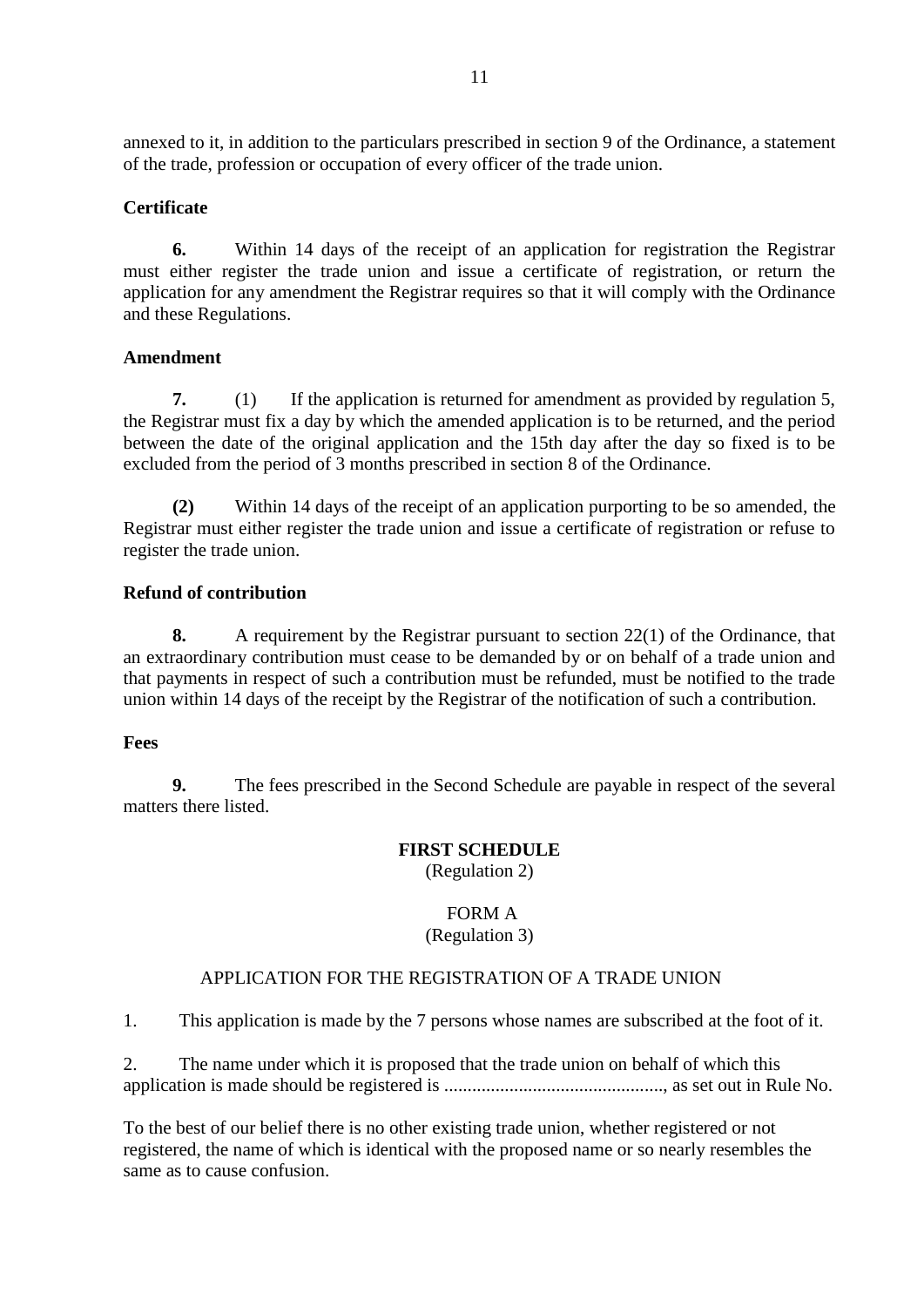3. The place of meeting for the business of the trade union, and the office to which all communications and notices may be addressed, is at .......................................…………....., as set out in Rule No.

4. The trade union was established on the ........... day of .................................., 20.....….. .

5. The whole of the objects for which the trade union is established and the purposes for which its funds are applicable are set out in Rule No.

6. The conditions under which members may become entitled to benefits assured are set out in Rule No.

7. The fines and forfeitures to be imposed on members are set out in Rule No.

8. The manner of making, altering, amending, and rescinding rules is set out in Rule No.

9. The provision for the appointment and removal of a general committee of management, a trustee or trustees, a treasurer, and other officers, is set out in Rule No.

10. The provision for the investment of funds and for the periodical audit of accounts is set out in Rule No.

11. The provision for the inspection of the books and names of the members by every person having an interest in the funds is set out in Rule No.

12. The provision for the manner of dissolving the trade union and the disposal of the funds available at the time of dissolution is set out in Rule No.

13. The provision for the keeping of full and accurate accounts by the treasurer and the rendering of an account to the trade union not later than a certain day in each year is set out in Rule No.

14. The provision for the taking by secret ballot of all decisions in respect of the election of officers, amendment of the rules, strikes, dissolution and any other matter affecting the members generally is set out in Rule No.

15. Accompanying this application are—

- Two copies, each marked A, of the rules.

- A list, marked B, of the titles and names of the officers.

16. We have been duly authorised by the trade union to make this application on its behalf, such authorisation consisting of

| (Signed) | 1. |  |   |
|----------|----|--|---|
|          | 2. |  |   |
|          | 3  |  |   |
|          |    |  |   |
|          | 5. |  |   |
|          | 6. |  |   |
|          | 7  |  |   |
| this     |    |  | . |